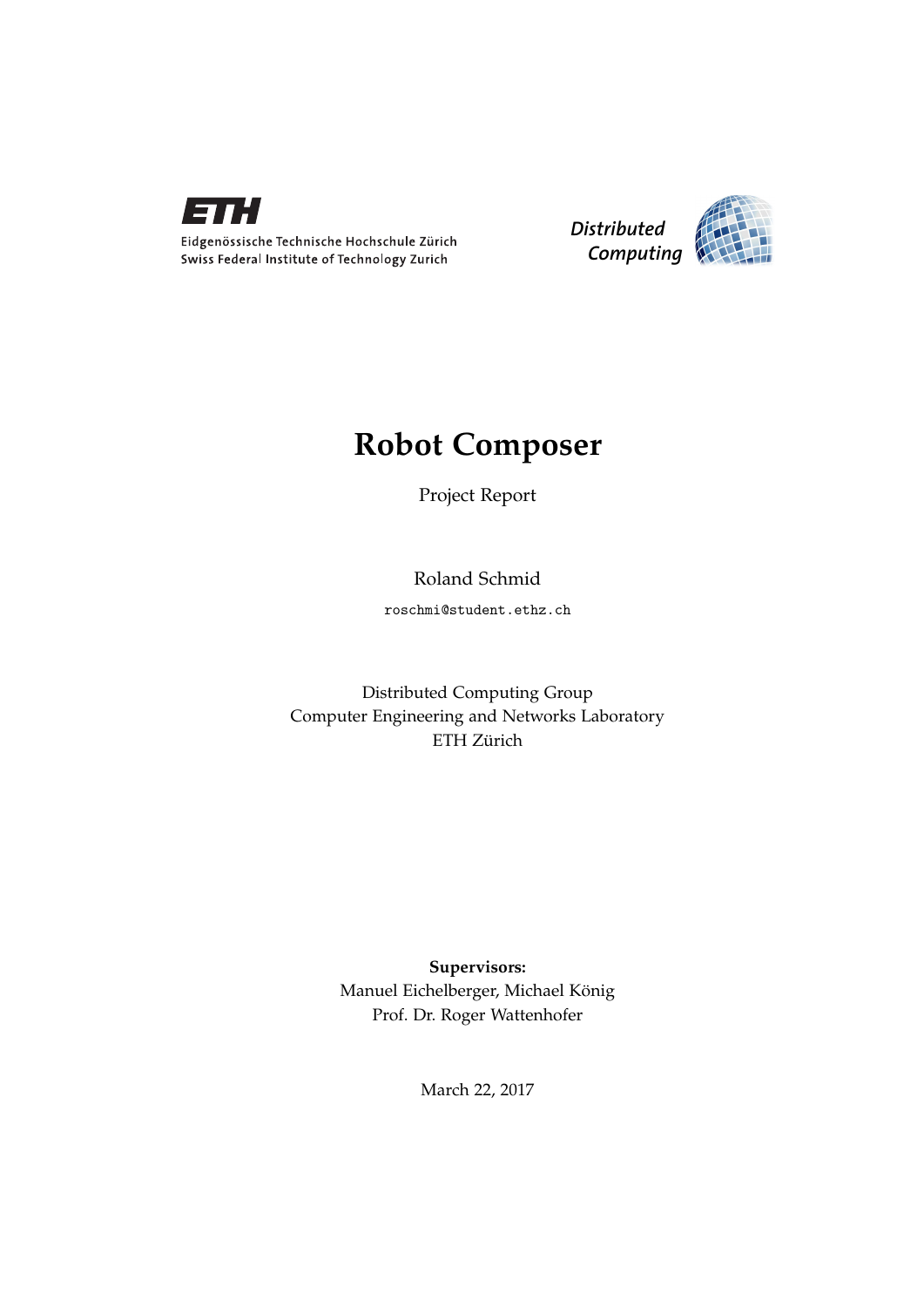## **Abstract**

<span id="page-1-0"></span>Automation is an omnipresent topic nowadays; hence, we ask why music composition has not been substituted yet. Therefore, we developed a tool, the Robot Composer, that automatically generates jazz/blues music (or serves as an automated backing group for play along) only based on music theory instead of on machine learning. In this report, we present our selection of applied musical concepts, describe the challenges during the implementation and inform the decisions regarding the music generation process. Finally, we conclude that the Robot Composer is capable of producing melodious pieces and, consequently, that music theory seems to be a suitable foundation to build music generation software.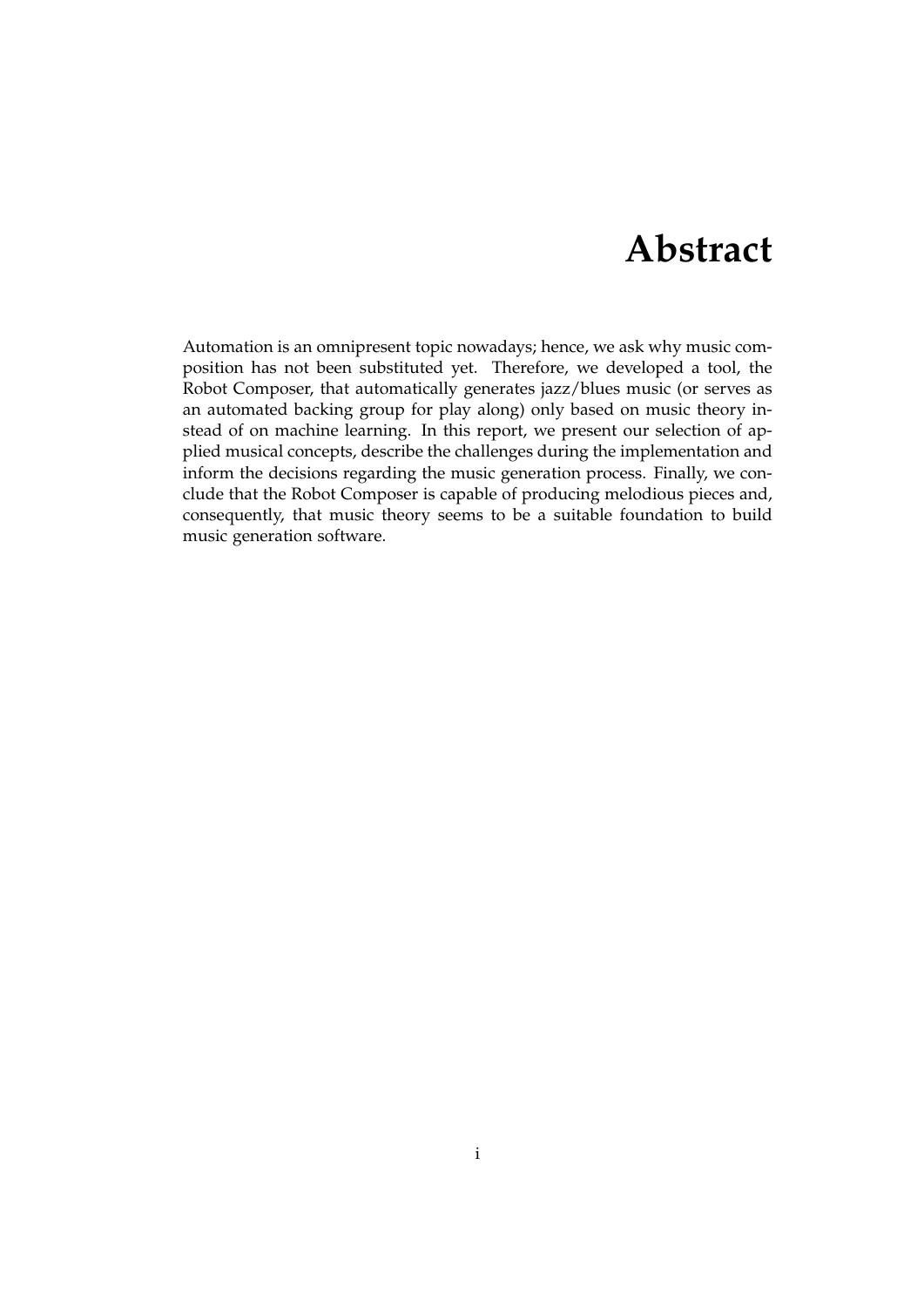# **Contents**

| <b>Abstract</b>           |                                                           |       |                                                                |    |  |  |  |  |
|---------------------------|-----------------------------------------------------------|-------|----------------------------------------------------------------|----|--|--|--|--|
| 1                         | <b>Introduction</b>                                       |       |                                                                |    |  |  |  |  |
| $\overline{2}$            | <b>Background from music theory</b>                       |       |                                                                |    |  |  |  |  |
|                           | 2.1                                                       |       |                                                                |    |  |  |  |  |
|                           | 2.2                                                       |       |                                                                |    |  |  |  |  |
|                           | 2.3                                                       |       |                                                                |    |  |  |  |  |
| 3                         | Implementation                                            |       |                                                                |    |  |  |  |  |
|                           | 3.1                                                       |       |                                                                |    |  |  |  |  |
|                           |                                                           | 3.1.1 | Installation and usage of Sonic Pi                             | 5  |  |  |  |  |
|                           |                                                           | 3.1.2 | Setup a development environment                                | 6  |  |  |  |  |
|                           |                                                           | 3.1.3 | Finding suitable instrument samples                            | 7  |  |  |  |  |
|                           | 3.2                                                       |       |                                                                |    |  |  |  |  |
|                           |                                                           | 3.2.1 | Rhythm group generation: play-along mode                       | 8  |  |  |  |  |
|                           |                                                           | 3.2.2 | Rhythm group generation: solo mode                             | 10 |  |  |  |  |
|                           |                                                           | 3.2.3 |                                                                | 10 |  |  |  |  |
|                           |                                                           | 3.2.4 | Tweaking the sound $\ldots \ldots \ldots \ldots \ldots \ldots$ | 11 |  |  |  |  |
|                           | Capabilities and limitations of the Robot Composer<br>3.3 |       |                                                                |    |  |  |  |  |
| 4                         | <b>Conclusion</b>                                         |       |                                                                |    |  |  |  |  |
| <b>Bibliography</b><br>14 |                                                           |       |                                                                |    |  |  |  |  |
| A Appendix<br>$A-1$       |                                                           |       |                                                                |    |  |  |  |  |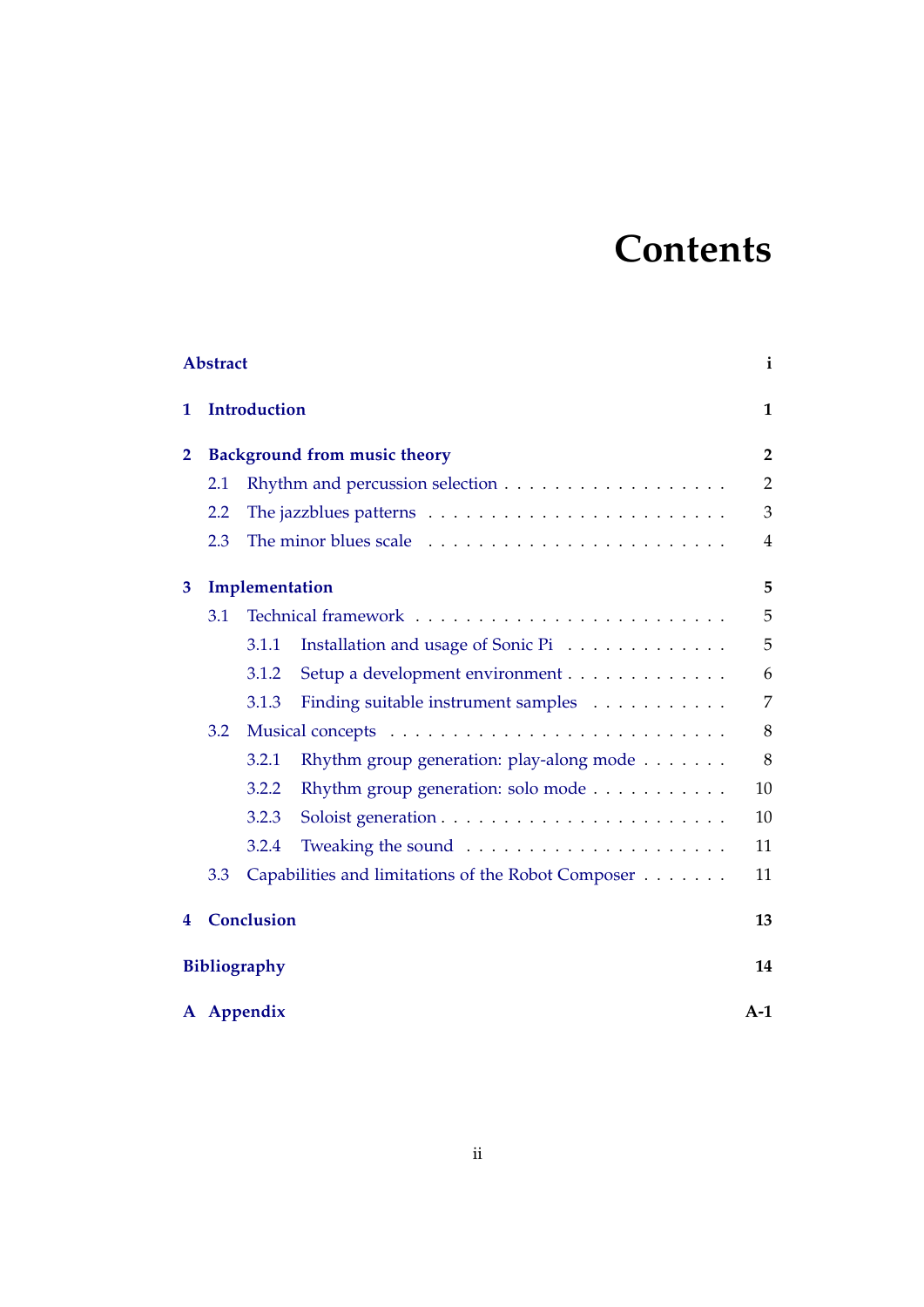## CHAPTER 1 **Introduction**

<span id="page-3-0"></span>Many tasks in our digital world have been automated and were assigned to machines, but composers have not been replaced so far. What makes music composition a hard task for computers? — In order to tackle this question we have implemented the Robot Composer, a tool that automatically generates jazz/blues music. Throughout this practically oriented case study, we intended to use only the enormous stock of knowledge from music theory and no tools from machine learning (ML).

One can easily find similar tools for music/melody generation (like [\[1,](#page-16-1) [2,](#page-16-2) [3,](#page-16-3) [4,](#page-16-4) [5,](#page-16-5) [6,](#page-16-6) [7\]](#page-16-7)) but while, on the one hand, it seems to be rather easy to generate music based on ML techniques and there are lots of well-functioning student projects on the Internet, on the other hand, most of the non-ML tools are rather sophisticated and have been developed over an extensive period of time. This renders their comparison to the many ML student projects unfair.

With lots of existing comparable and efficient tools based on ML, we thus aim to do the opposite: we impose restrictions on using any form of ML and try to accomplish best possible music generation for the selected genre while the comparison against ML techniques is not part of this project. Subordinately, the Robot Composer is meant to evaluate the open-source tool Sonic Pi and its capabilities regarding programmatic music generation in a close-toprofessional context.

Concerning the structure of this report: we will first introduce the underlying music theory that was applied throughout this project, subsequently present the main challenges and technical impediments during the implementation of the Robot Composer, discuss the informed decisions regarding the music generation process and point out the weaknesses and features of this project's implementation. Finally, we draw the conclusions to this attempt and try to briefly put the results into context.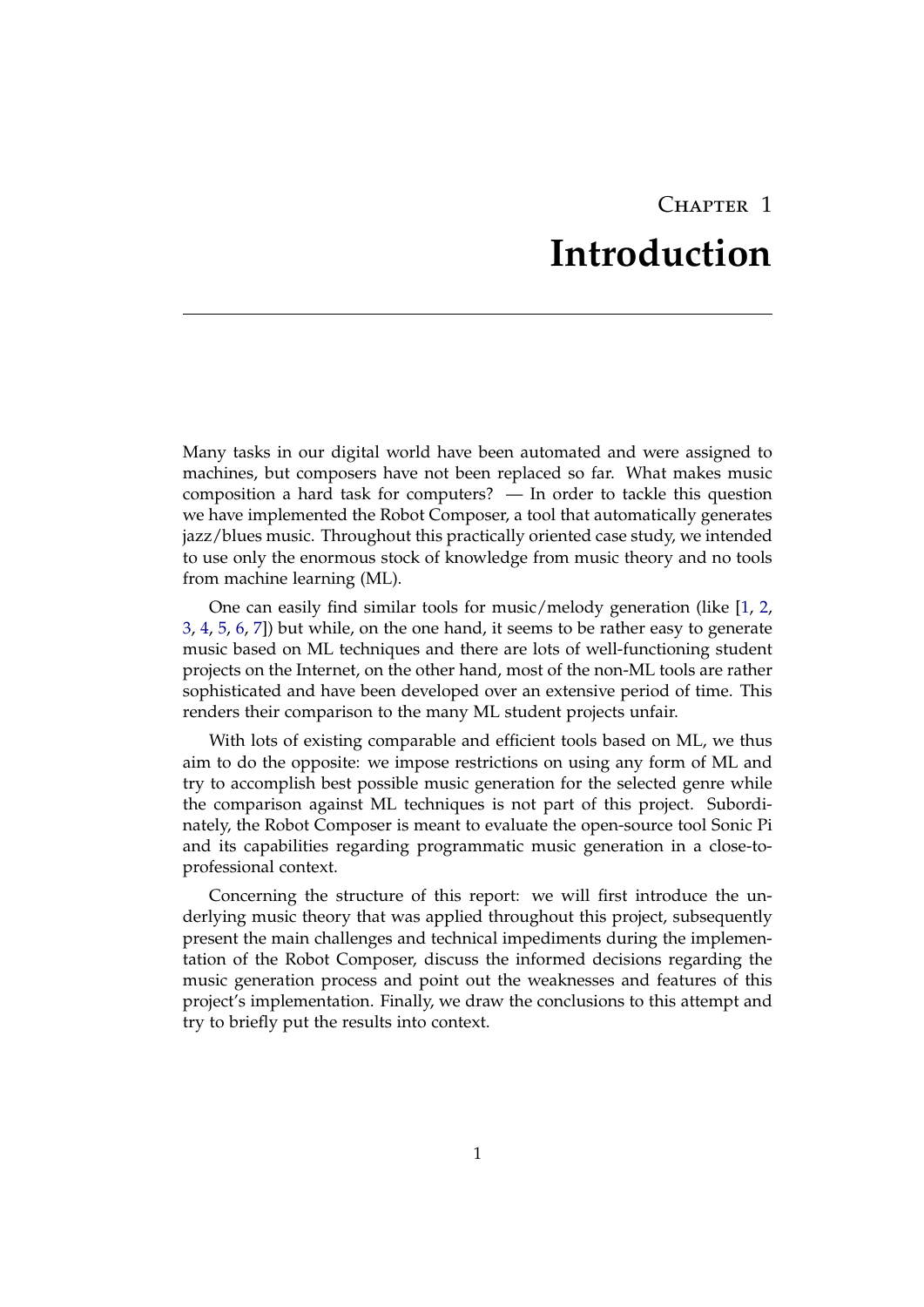## CHAPTER 2

## <span id="page-4-0"></span>**Background from music theory**

With the choice of jazz/blues music, we both gained a wide range of existing basic knowledge to start with, combined with a very liberate interpretation of the question *"What is jazz?"*, but also have to contend within one of the most creatively expressive styles of music out there. We therefore had to pick and focus our work on certain well-known concepts:

### <span id="page-4-1"></span>**2.1 Rhythm and percussion selection**

According to several online tutorials [\[8,](#page-16-8) [9,](#page-16-9) [10,](#page-16-10) [11,](#page-17-0) [12\]](#page-17-1), jazz drumming follows along very similar lines in general. This led us to the conclusion that, instead of reinventing the wheel at this point, we would merely implement a finite selection of drum patterns with ongoing rhythmic and instrumental deviations to simulate the spontaneous variations a human drummer would apply in order to keep up the dynamics of a piece.

<span id="page-4-2"></span>

Figure 2.1: The music notation of the (inverse) swing rhythms

The general idea drawn from the aforementioned online tutorials is a simple (potentially inverse) swing rhythm on the ride cymbal to drive the piece, accompanied by suited *comping* patterns (from accompanying or complement [\[13\]](#page-17-2)) using other percussive elements like the base and the snare drum. More specifically, the ride cymbal swing rhythm denotes a repeated pattern which comprises of one quarter note and two eighth notes (see [Figure 2.1\)](#page-4-2) where *swing* denotes an unequal partition of the ground beat (quarter notes) into roughly 72% of its duration to the first and 28% of its length to the second eighth note, while the notation usually remains unchanged [\[14\]](#page-17-3). The inverse swing rhythm denotes the shift of this pattern by one beat, i.e., commencing with the two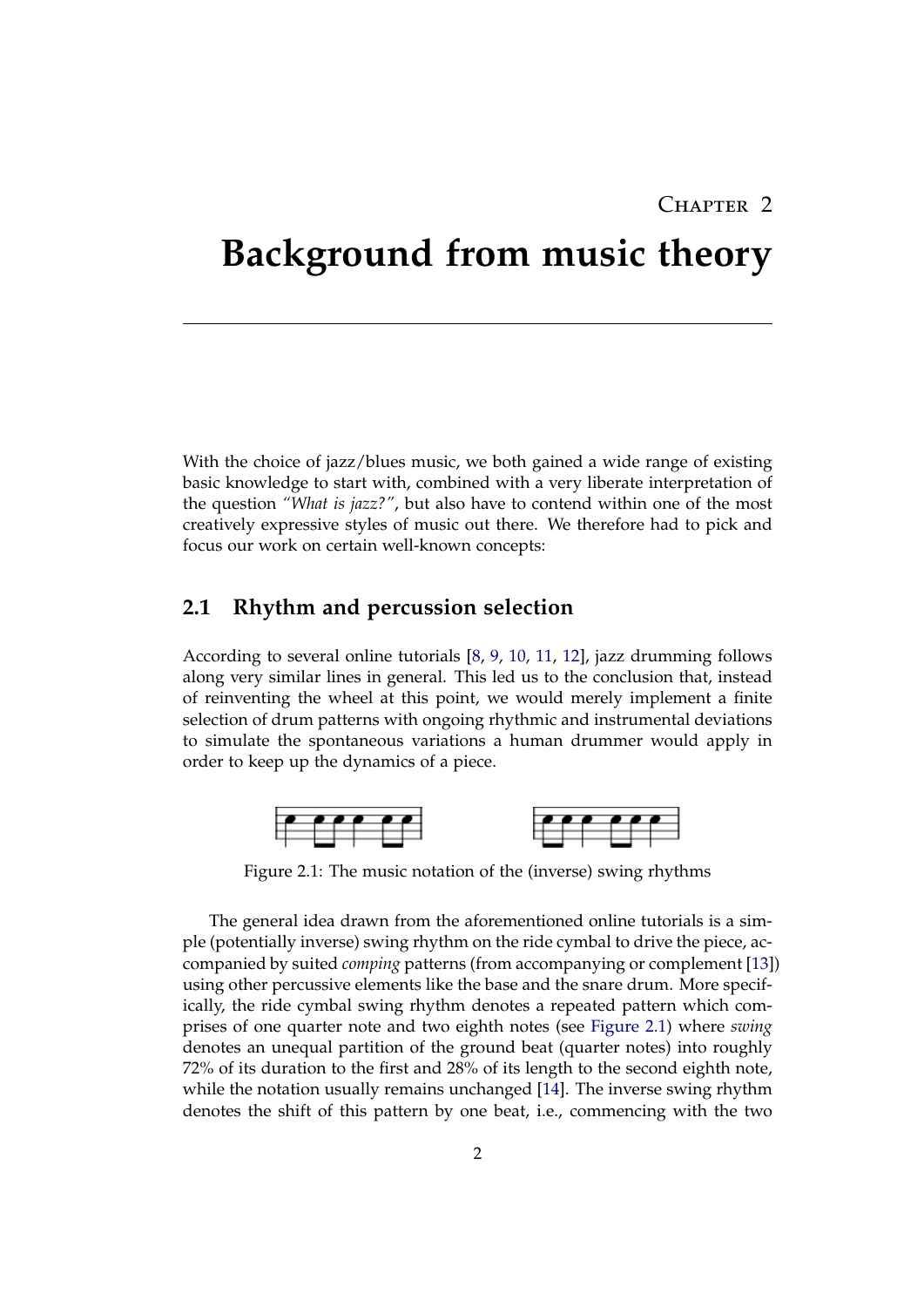2. BACKGROUND FROM MUSIC THEORY 3

eighth notes. In addition, we have decided to add some combinations of or completely without the ride cymbal rhythms in order to avoid monotonicity. The jazz comping serves to accentuate the swing-offbeats, that is, the second eighth note in a swing partitioning of the ground beat, and therefore helps to set the rhythmic frame of the piece.

### <span id="page-5-0"></span>**2.2 The jazzblues patterns**

Building on top of the selected drum pattern as its rhythmic frame, a piece of music needs an underlying harmonic structure as its melodic frame. This will be the main guideline for an improvising soloist and allow us to organize all further melodic voices into an euphonious harmonic composition. In the blues genre, the 12-bar blues schemes are such well-known underlying structures, widely used by artists all over the world. As jazz standards and jam sessions were emerging, the players reused and refined these blues schemes as a basic harmonic structure to accompany their improvisations by adding in more and more typical jazz cadences, e.g. II-V-I [\[15\]](#page-17-4). Some (very famous) exemplary results of this process can be seen in [Figure 2.2;](#page-5-1) these are precisely the 12-bar patterns that will be used by the Robot Composer.

<span id="page-5-1"></span>

| $\parallel$ : F7       | Bb7                              | F7                                  | $ Cm7 $ F7                            |        |  |  |  |  |  |
|------------------------|----------------------------------|-------------------------------------|---------------------------------------|--------|--|--|--|--|--|
| Bb7                    | Bdim                             | F7                                  | $\vert$ Am7 D7                        |        |  |  |  |  |  |
| Gm                     | C7                               | F7                                  | $D7$ Gm7 C7alt :                      |        |  |  |  |  |  |
| (a) standard jazzblues |                                  |                                     |                                       |        |  |  |  |  |  |
| ∥: Cm7<br>Fm7<br>Ab7b5 | $\mid$ Fm7<br>  Fm7<br>$ G7$ alt | Cm7 <br> Cm7 <br> Cm7               | $\sqrt{Gm7b5}$ C7alt<br> Cm7<br>Dm7b5 | GZalt: |  |  |  |  |  |
| (b) minor jazzblues    |                                  |                                     |                                       |        |  |  |  |  |  |
| ∥: Bb<br>Eb7<br>Cm7    | Eb7<br>F7                        | Bb<br>$ Eb7 - E^{\circ} Bb$<br>  Bb | Bb7<br> G7<br>Eb7 Bb                  | F7 :   |  |  |  |  |  |
| (c) Dixieland blues    |                                  |                                     |                                       |        |  |  |  |  |  |

Figure 2.2: Popular jazzblues patterns according to [\[16\]](#page-17-5), based on [\[15\]](#page-17-4); vertical lines denote separations of bars, two entries within one bar denote a changing harmony after the first 2 beats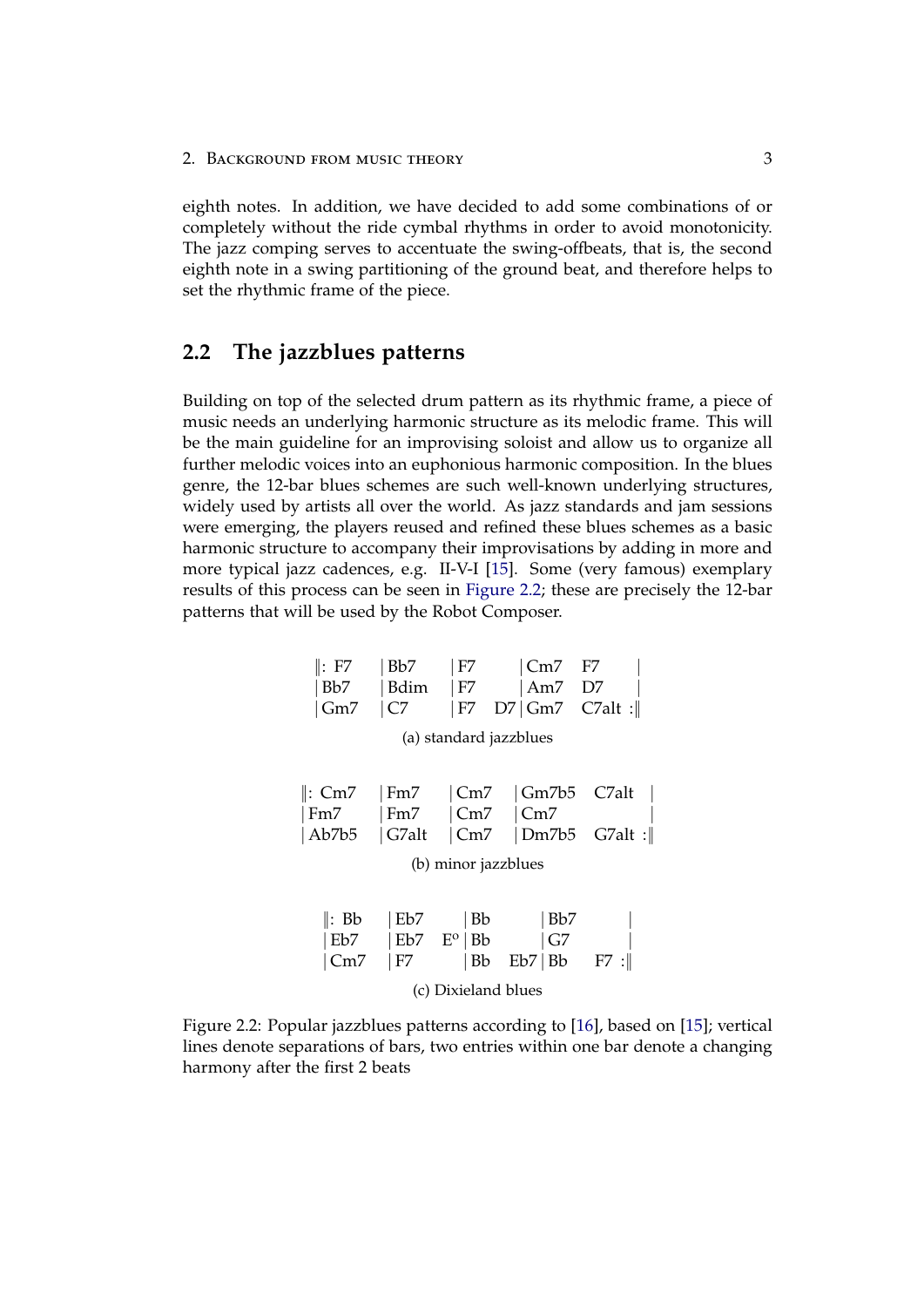## <span id="page-6-0"></span>**2.3 The minor blues scale**

In addition to the selected (or generated) harmonic structure of the composition, the Robot Composer should be able to produce a melodic leading voice fitting into the given melodic frame. This corresponds closely to the decisions made by an improvising soloist; hence, we found it natural to make use of the tools that inexperienced players are taught in order to facilitate this task. For improvisations to an accompanying blues scheme, a simple but already powerful tool is to restrict one's note selection to the blues scale (see [Figure A.1\)](#page-19-1).



Figure 2.3: The minor blues scale in d, the **blue note** is marked by its color

In practice, with only few exceptions, this restriction on the note selection ensures that the soloist is not conflicting with the accompanying rhythm group. In this context, conflicting means to play dissonant notes that clearly do not fit with the other voices. The major issues may arise when the so-called *blue note* is played and not resolved immediately, that is, it builds up some tension in the listeners' minds through dissonance (see "tritone" [\[17\]](#page-17-6) for details). Experienced soloists use this tension to attract the listeners' attention and transform the dissonant state into a harmonic sequence by moving on to the fifth. When picking the notes from the blues scale at random, however, the blue note may be followed by another dissonant interval like a diminished or augmented quart (e.g.  $g# \rightarrow d$  or  $g# \rightarrow c$ ).

Clearly, a melodious piece of music is not guaranteed through avoidance of conflicts between the soloist and the rhythm group alone; an appealing composition most certainly needs to avoid constantly performing arbitrarily large jumps between successive notes and is required to exhibit some sense of melody and rhythm. More on this issue can be found in [Section 3.2.3.](#page-12-1)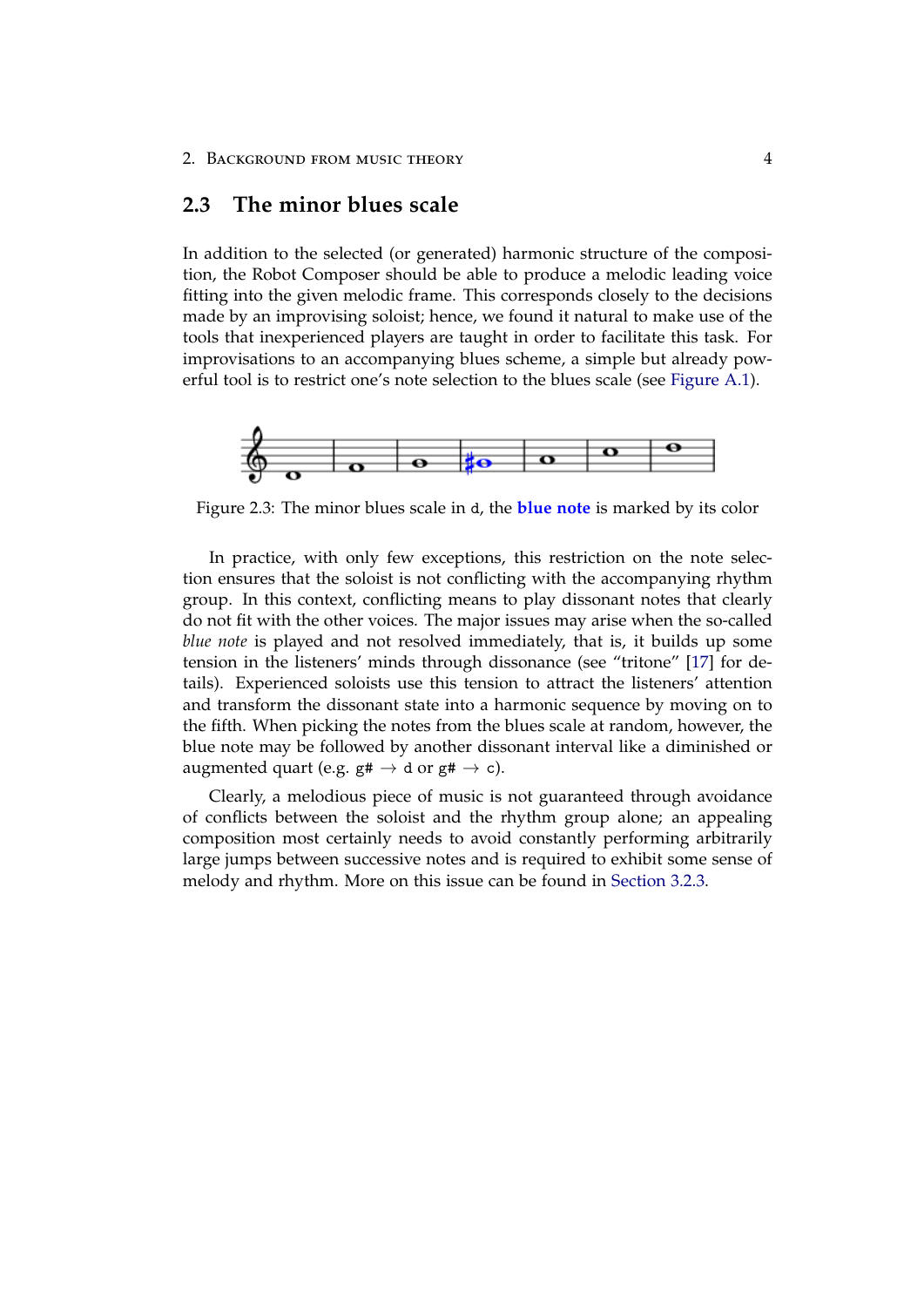## CHAPTER 3 **Implementation**

## <span id="page-7-1"></span><span id="page-7-0"></span>**3.1 Technical framework**

After deciding to implement the Robot Composer based upon the open-source project Sonic Pi, a potentially easy-to-use tool for programmatic music generation, we had to overcome lots of technical problems throughout this project. These include a proper installation and setup of a suitable development environment, as well as some technical limitations regarding the playback of the composed piece.

### <span id="page-7-2"></span>**3.1.1 Installation and usage of Sonic Pi**

First of all, the recommended installation procedure using the pre-built package of Sonic Pi did not work smoothly. While all the dependencies and the tool itself were installed successfully, it was not possible to launch Sonic Pi straight away. JACK and PulseAudio, the two prevailing sound servers, cannot be run in parallel. Hence, any user-friendly desktop environment using PulseAudio will cause a conflict here as Sonic Pi requires the use of the JACK audio server. During the following research, we came across two possible solutions to this problem: either combine JACK with PulseAudio via the pulseaudio-module-jack or using pasuspender. Either works fine, but the pasuspender method seems to be more stable and preserve the better overall desktop experience. More on this method can be found in the provided launch script: ./bin/sonic-pi.sh.

Later, we discovered that it would be beneficial to make use of the new functionality of Sonic Pi introduced in v2.11, like the addition of the minor blues scale. When following the guideline for the Linux installation from source, no further problems arose and the installation manual even describes the pasuspender method mentioned above. However, the decision to use the newer version of Sonic Pi caused problems on one of the originally targeted deployment systems, the Raspberry Pi: the corresponding installation guidelines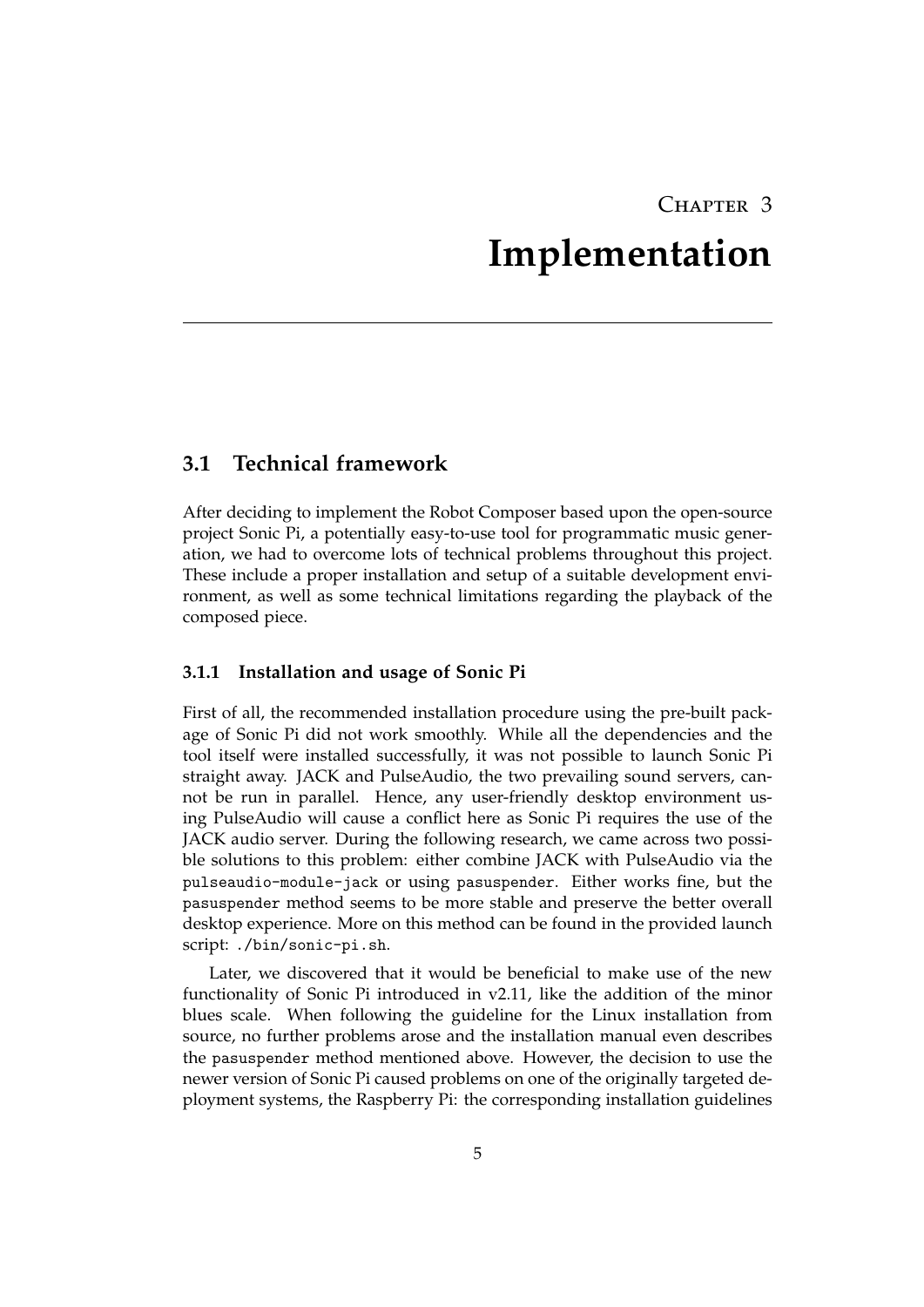resulted in an infinite loop producing the same error output over and over. As these issues could not be resolved easily, it seems that using the Robot Composer on a Raspberry Pi requires the patience to wait for the pre-built package of Sonic Pi v2.11.

Once the tool is successfully installed and running, it is easy to make the first steps in Sonic Pi by following its included tutorial. Beyond that, there are two less accessible facilities: there is an included API-documentation-style reference of internal functions in the bottom left corner of the Sonic Pi interface in the register tab "Lang" and an even more elaborate API documentation that can be found online [\[18\]](#page-17-7).

Finally, on a Raspberry Pi with rather limited resources, it may be desirable to run the Sonic Pi server in headless mode, that is, with no Xserver running. In principle, this is possible by manually executing the ruby script:

```
../sonic-pi/app/server/bin/sonic-pi-server.rb
```
and suppressing all error output that the server cannot connect to the GUI. See ./bin/raspberry-pi.sh for details; please note that this requires package x11-dbus to be installed.

#### <span id="page-8-0"></span>**3.1.2 Setup a development environment**

In its original form, Sonic Pi does not allow to develop in a different IDE other than the very simple provided interface intended to be suitable for beginners in programming. This, however, is barely usable for professional development. We therefore suggest to install the ruby gem sonic-pi-cli in order to send code fragments to the sonic-pi-server directly via command line. For those who favor the text editor vim, there is an included suggested setup documented in the README.md. Notwithstanding the above, one may use:

```
./bin/send_to_sonic-pi.sh
```
to load all required functionality from multiple files and send it to Sonic Pi accordingly. It provides the following directives:

• #set: CODE Immediately send CODE to Sonic Pi for evaluation; may be used to set global constants like:

```
#set: PROJECT_DIR = "/home/pi/robot/"
```
and will be evaluated just like any other ruby or Sonic Pi code.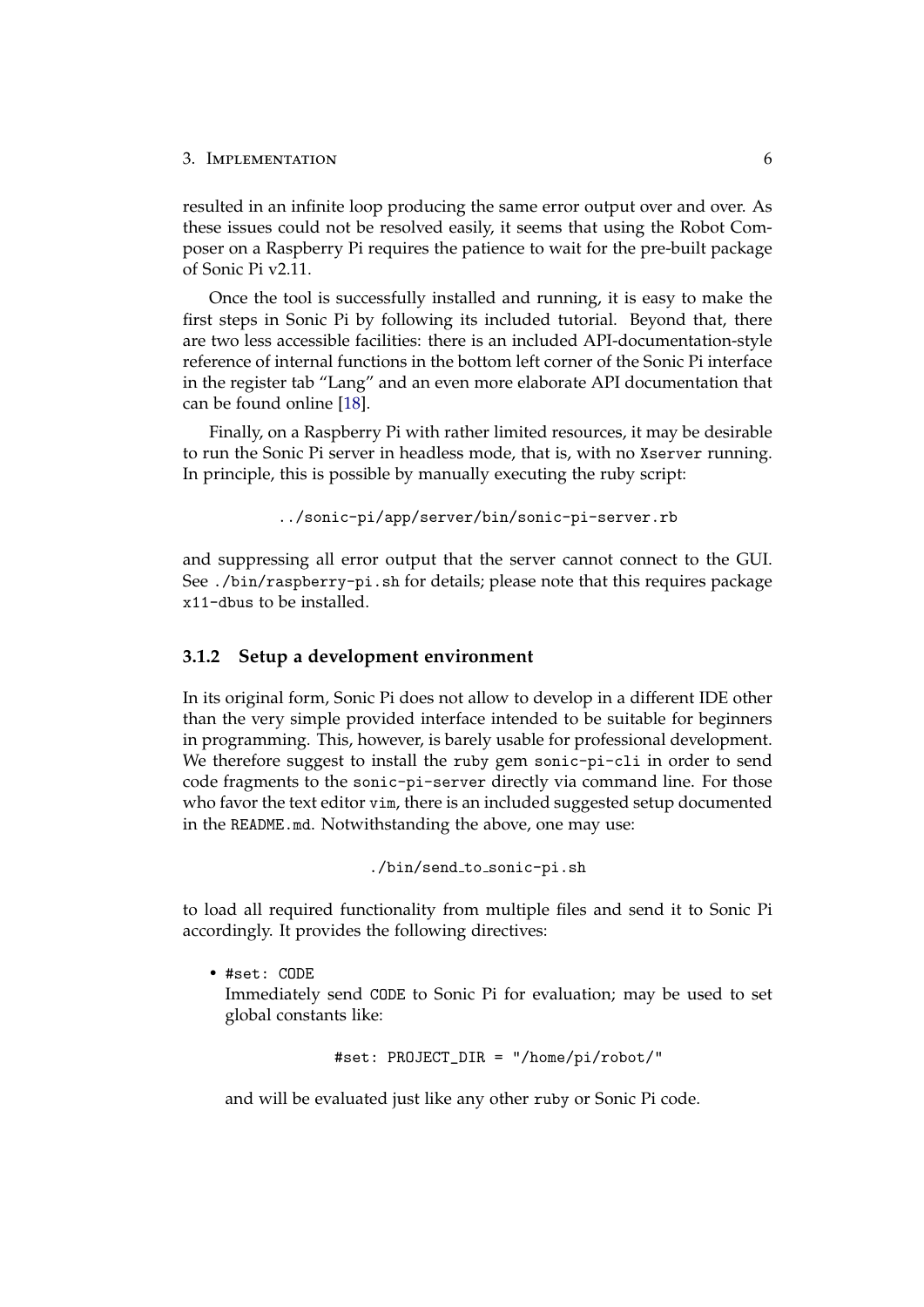• #include: FILE

Directly include the contents of FILE at the position of the directive and interpret all directives found in the FILE accordingly.

• #require: FILE

Recursively call ./bin/send to sonic-pi.sh with FILE as an argument. This allows sending a file as a separate request to the sonic-pi-server.

This allows using a proper file structure instead of a single file that must contain the complete program.

Aside from the improved readability and maintainability, the last step is indeed mandatory due to Sonic Pi's server implementation: in some cases it only allows a limited number of lines of code to be processed at the same time. In our case we could determine a limit of 528 lines per separate request on a personal computer. This is a known bug [\[19\]](#page-17-8) and apparently hard to resolve. However, this problem can be worked around by sending function definitions as separate requests as these will reside in a global scope within Sonic Pi. Recall that this can be accomplished using the "#require: FILE" directive described above.

### <span id="page-9-0"></span>**3.1.3 Finding suitable instrument samples**

Ultimately, the Robot Composer should be able to output the composition as audio. Therefore, the typical jazz/blues instruments need to be made available to Sonic Pi in the form of external samples. As a first step, all samples must be converted into .wav, .aac or .flac.

When handling samples various problems may arise:

- the samples might contain variable-length silence in the beginning that interfere with the precise timing,
- the samples might not be harmonically compatible to each other,
- a note's length is restricted to the sample's duration,
- the sample pack might not contain separate samples for every pitch and thus require the rate to be adjusted,
- this might even restrict the maximal duration of a note further,
- samples at manipulated pitch do not exhibit all the natural sounds of the instruments as usual.

Unfortunately, this is only the list of problems that occurred during the implementation of the Robot Composer – there are potentially many more. In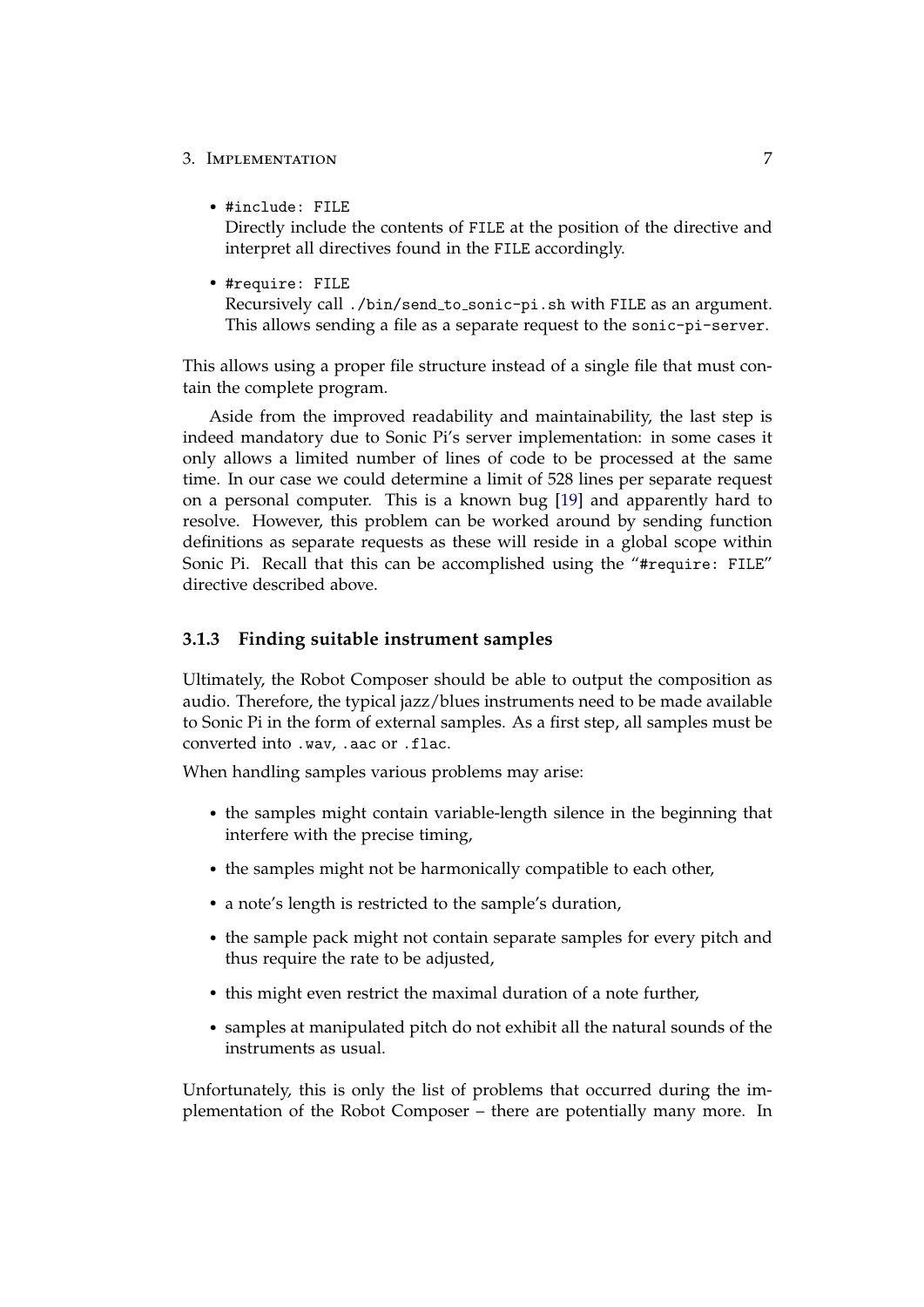contrary, in the end we were fortunate enough to find a set of samples with clear audio quality, long enough duration, very precise tunings and sufficiently small, equal-length silence prepending the sound. Consequently, we only had to deal with the adjustments of the pitch and tolerate the losses to the originality of the instruments that come along with this process.

The pitch of a note can be manipulated by playing it at a modified rate: the new frequency is simply calculated from the original frequency by multiplying it with the rate. Therefore, a rate of  $r = 0.5$  decreases the note by an octave and a rate of  $r = 2$  increases it by an octave. As an octave consists of 12 logarithmically equidistant semitones, the rate to increase a pitch by *k* semitones is thus given by the formula [\[20\]](#page-17-9):

$$
r(k) = \sqrt[12]{2}^k,
$$

more easily given by the frequency quotient of two adjacent notes  $a^1$ ,  $a\#^1$  [\[20\]](#page-17-9):

$$
r(k) = \left(\frac{466.164 \text{ Hz}}{440.000 \text{ Hz}}\right)^k.
$$

The latter of these formulas makes it evident that it also holds for negative values of *k* in order to decrease the pitch as it simply inverts the quotient within the parentheses.

### <span id="page-10-0"></span>**3.2 Musical concepts**

In this part, we will present how the musical concepts from [Chapter 2](#page-4-0) have been applied during the implementation of the Robot Composer – not by discussing code fragments here, but on a more abstract layer.

#### <span id="page-10-1"></span>**3.2.1 Rhythm group generation: play-along mode**

First, as indicated in the beginning of [Section 2.1,](#page-4-1) the Robot Composer chooses one of the swing rhythms and an according comping pattern at random from a set of given patterns. These patterns are subsequently tweaked by adding in, exchanging, or leaving out percussive elements depending on a probability distribution to achieve the desired simulation of spontaneous variations.

In this section, we consider the Robot Composer in play-along mode as an automated backing group for improvisation. The Robot Composer selects one of the jazzblues patterns from [Section 2.2](#page-5-0) and generates a rhythm. Again, there are two cases: either it chooses to play a straight blues using equal-length quarter notes, or it uses the set of predefined rhythm patterns from [Figure 3.1](#page-11-0) with a high preference on the standard swing beat (four eighth notes) to ensure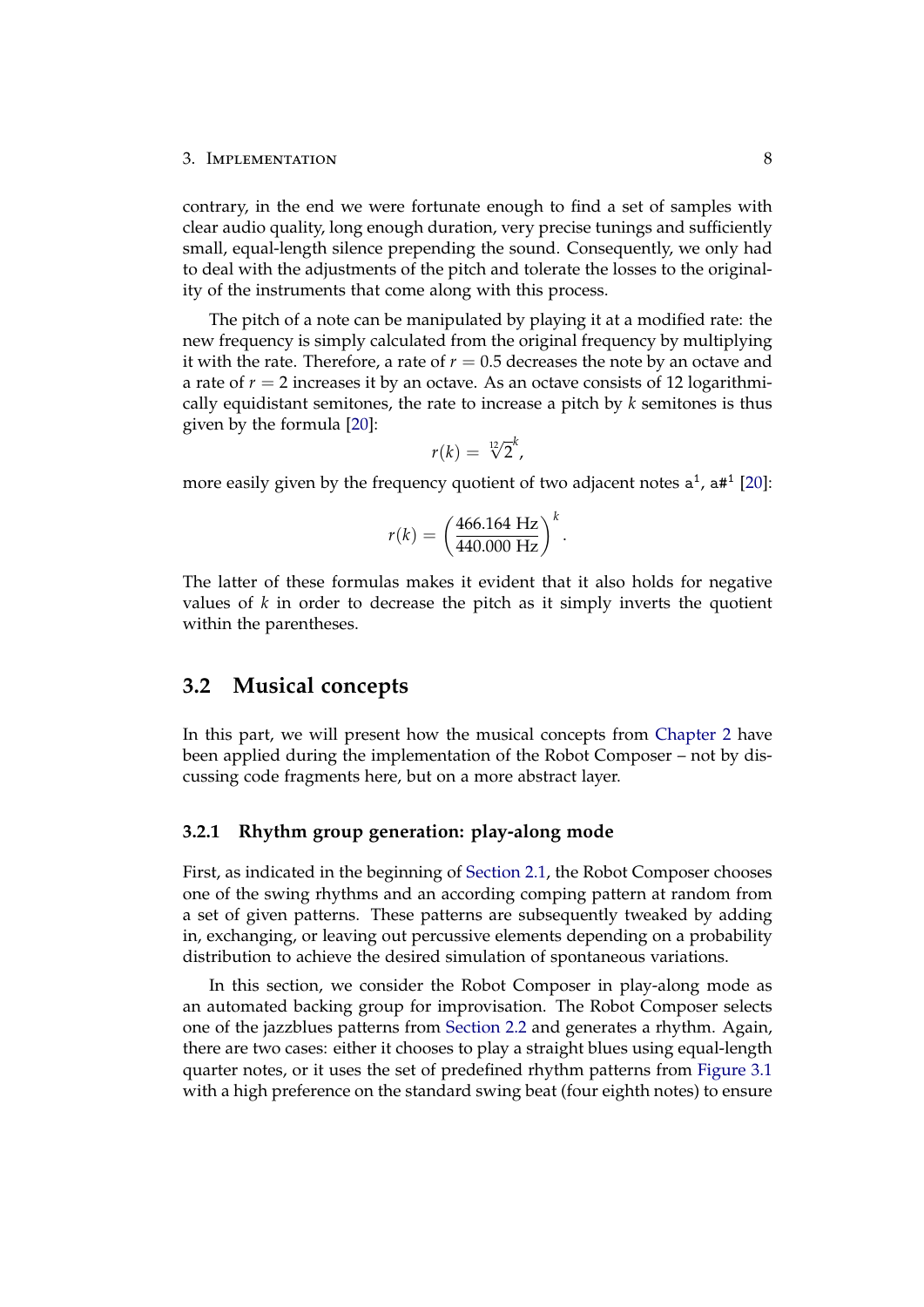<span id="page-11-0"></span>

Figure 3.1: All predefined rhythm patterns on two beats

a resulting swing rhythm. Otherwise, it picks one of the patterns uniformly at random.

Rhythm is mainly determined by two elements: notes and rests. Hence, the next step is to assign breaks to the selected rhythm pattern by replacing units of the chosen rhythm pattern. We do so independently for each note with probability either 25% or 40%, depending on the selected rhythm pattern. If the standard swing beat is chosen, the probability to replace a note with a rest is set to be as high as 40%. However, in order to emphasize the rhythmic variation in the output for rhythm patterns chosen at random, notes are only replaced at probability 25% in this case. This latter case is also illustrated in [Figure 3.2.](#page-11-1)

<span id="page-11-1"></span>

Figure 3.2: An exemplary assignment of rests to the selected rhythm pattern (left) that occurs with a probability of  $p = 0.75 \cdot 0.25 \cdot 0.75 \cdot 0.25 \cdot 0.75$ .

Ultimately, playing the picked jazzblues is very simple as Sonic Pi knows the structure of musical chords. For harmonic stability, we keep the base note at one instrument while interchanging the other instruments at random so that each instrument plays a different melody with the same rhythm using the notes of the jazzblues chord. Finally, after every iteration of the 12-bar blues pattern, up to two instruments from the rhythm section are exchanged at random in order to alter the musical setting slightly over time.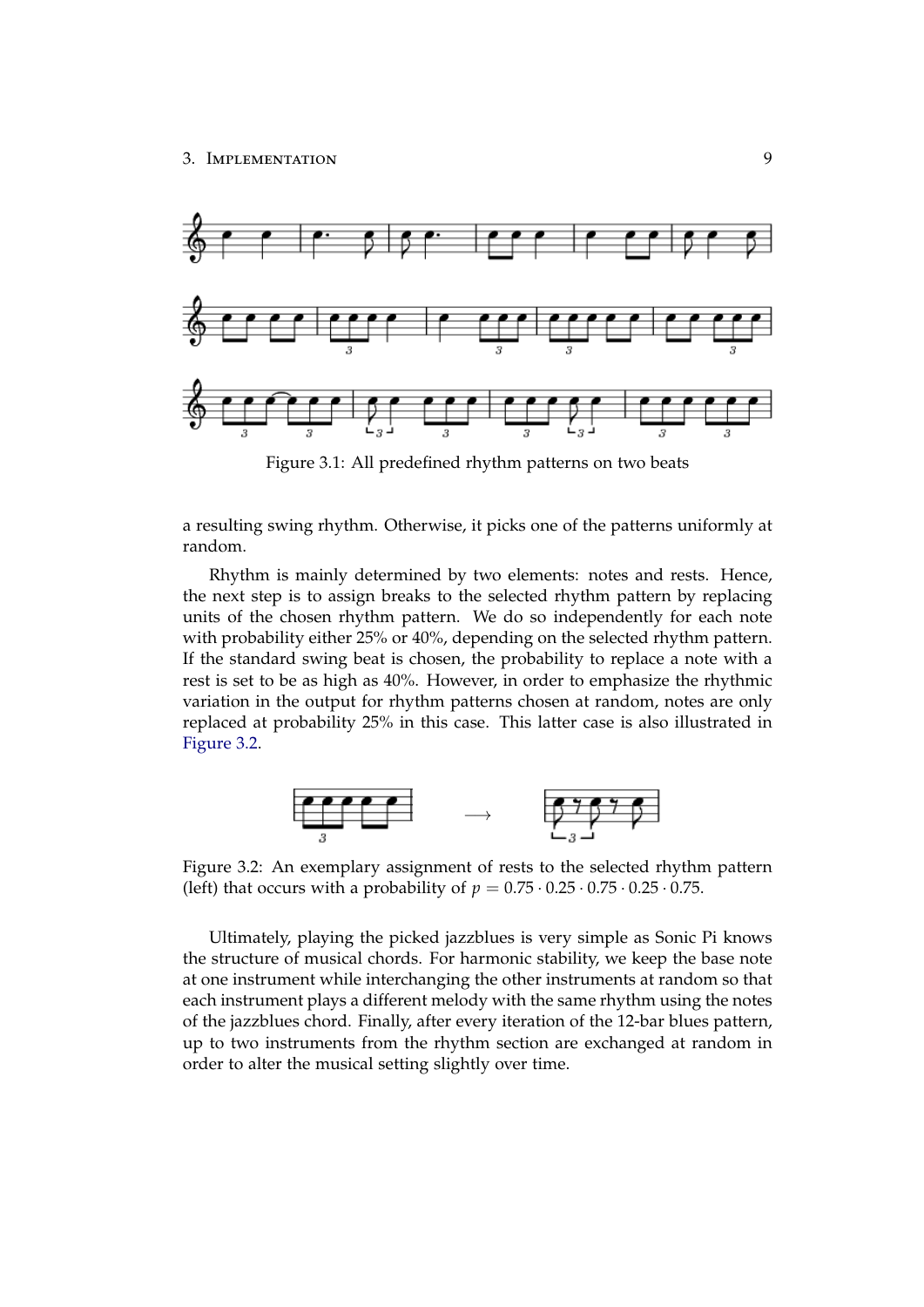### <span id="page-12-0"></span>**3.2.2 Rhythm group generation: solo mode**

In solo mode, the drum pattern is selected equivalently to the play-along mode as described in the beginning of [Section 3.2.1.](#page-10-1) With lots of similarities to the previous section, we will explain the following ideas for the solo mode in comparison to the play-along mode.

Instead of choosing among the predefined jazzblues patterns, however, in solo mode the Robot Composer generates its own blues harmonics. In playalong mode this was not done because, unlike a computer generated soloist, a human player cannot instantly react to changing harmonics. Therefore, the Robot Composer uses a so-called hidden Markov model [\[21\]](#page-17-10), that is, a Markov chain whose current state is not known at all times (hidden). In practice, this corresponds to the application of a stochastic transition matrix containing probabilities. As we do not intend to apply any tools concerning ML, we build up such a static Markov model from a (changing) selection of the three jazzblues patterns seen in [Figure 2.2.](#page-5-1) We thereby encode the typical jazz cadences found in these 12-bar blues patterns into our decision matrix. Subsequently, the next chord is chosen based on the previous two chords in correlation to the frequency of appearance of this chord sequence in the jazzblues patterns. The only manual adaption here was to limit the probability of replaying the same chord over and over again, that is, after it was selected twice in a row already.

At this point, the only other difference regarding the rhythm section between the two modes is that solo mode (without the option --experimental) only plays the straight blues in order to obtain better rhythmic compatibility with a generated soloist (see [Section 3.2.3\)](#page-12-1). This helps to avoid rhythmic chaos that may arise due to the current lack of a direct link between the generated rhythms.

### <span id="page-12-1"></span>**3.2.3 Soloist generation**

On top of the generated rhythm group, the Robot Composer has to produce a melodic leading voice that harmonizes with the backing group. Therefore, it picks a soloist among the more dominant instruments (e.g. excluding muted trumpet) and generates a melodic phrase using the minor blues scale. We have discussed in [Section 2.3](#page-6-0) that it is suited for this purpose and it is available in Sonic Pi starting from version 2.11.

To avoid disharmonies, we start and end the generated phrase with the ground note and the fifth, respectively. In between, the notes are mostly chosen at random from the blues scale with some minor limitations: during each half bar (2 beats), the selected notes are restricted to be within a fifth of the last played note before this half bar. This still leaves more than an octave of range,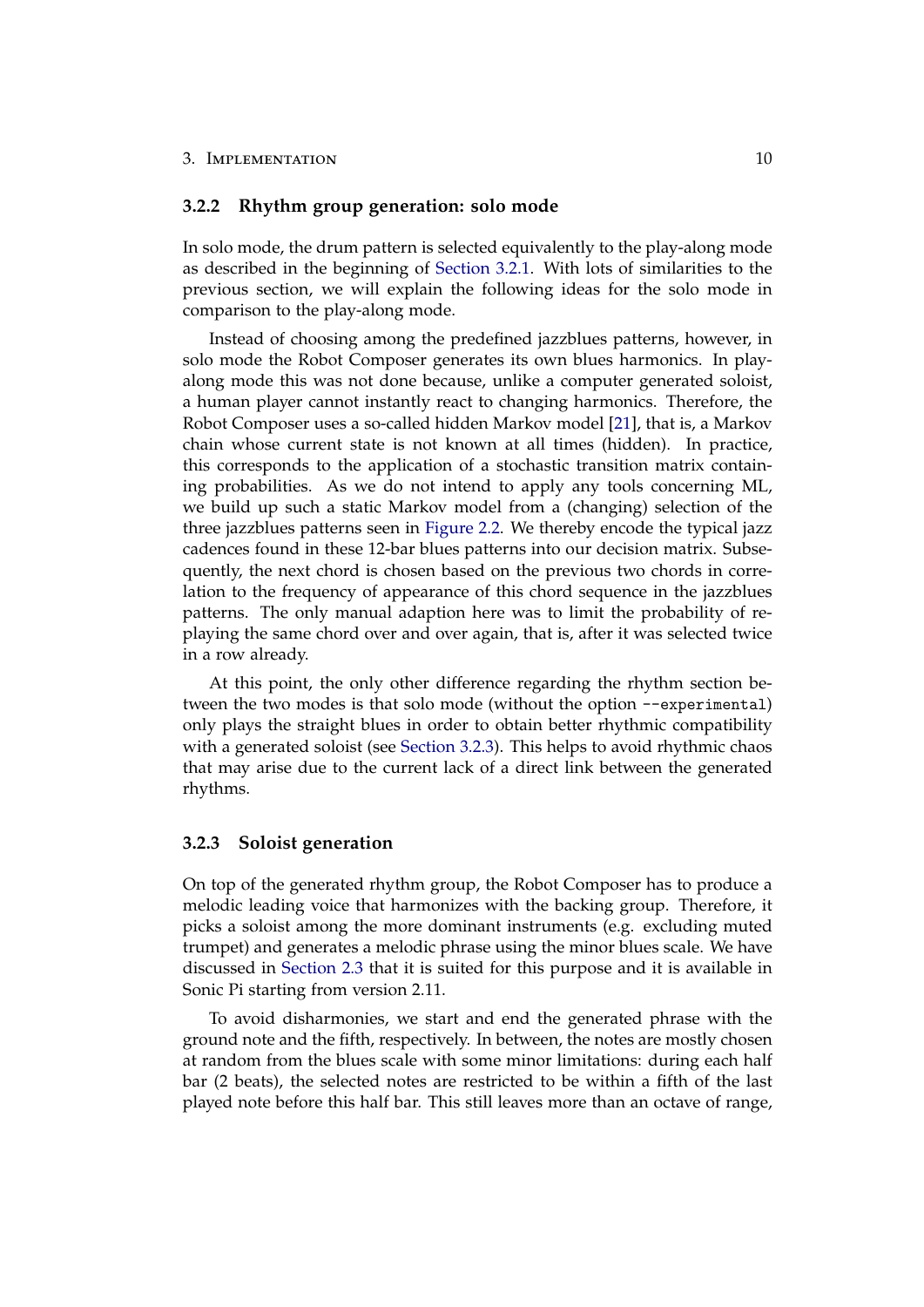#### 3. IMPLEMENTATION 11

whereas in practice, it seems to be enough to enforce a melodic output to be generated. We assume that this comes from the fact that the intersection of the blues scale with this interval is only a low number of notes between 7 and 9. Other than that, only the blue note receives special treatment so that it always gets resolved in the next note, hence, avoiding disharmonies as illustrated in [Section 2.3.](#page-6-0)

For the rhythm of the soloist we reuse the exact same idea as above: we select the standard swing beat with higher preference than all other rhythm patterns from [Figure 3.1](#page-11-0) and replace some of the notes with rests. Last, similar as for the rhythm group, the soloist is exchanged at random every 12 bars; again chosen from the set of more dominantly sounding instruments.

#### <span id="page-13-0"></span>**3.2.4 Tweaking the sound**

In order to tweak the resulting sound further, we have explored and partly incorporated several ideas. First, we introduced small breaks of 0.25 beats in between any two consecutive notes of the soloist as any human player could not produce arbitrarily small gaps in practice. This yields a more natural feeling when listening to the Robot Composer. For the same purpose, we slightly randomized the times when unisonous accompanying players hit their notes, so that chords sound less mechanical. Lastly, adding some dynamics by means of changing sound volumes based on randomization completes the current set of articulation features. While these ideas only seem to impose minor changes to the program, some of these were already harder to implement than expected, for example, conflicting with Sonic Pi's internal thread timing protection. However, the resulting musical effects are significantly enhanced which makes it well worth experimenting with these attributes.

Naturally, not all of our ideas allowed to produce desirable results. For example, generating fill-in patterns for the rhythm group using the pentatonic scale (= blues scale without the blue note) led to rather uncoordinated and chaotic pieces being produced. Similarly, adding randomized halftone modulations for the chord-based fill-ins, which can frequently be found in common jazz literature, seems to require a thoughtful underlying structure in order to yield pleasant harmonics. Altogether, tweaking the sound appears to mainly involve balancing randomization and control with regard to a (preferably informed) selection of musical parameters.

## <span id="page-13-1"></span>**3.3 Capabilities and limitations of the Robot Composer**

With all its features presented above, the Robot Composer manages to produce countless pieces of music, each of which creates its unique feeling through the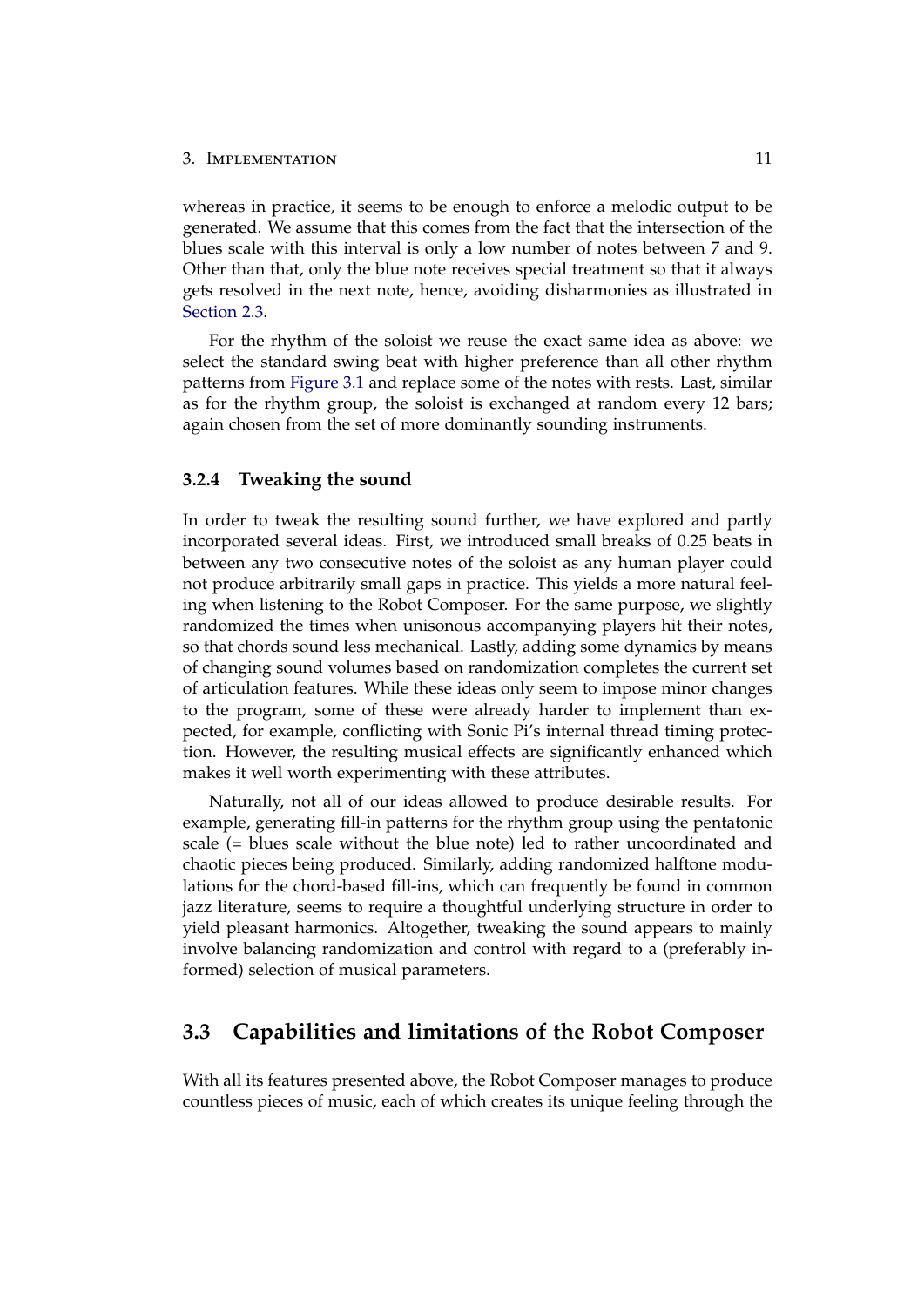combination of the drum pattern, tempo, rhythms and harmonies. While it is already capable of producing pieces that can wholeheartedly be called music, it still comes with a few issues.

First, all of its created pieces lack the articulation performed by musicians on every single note and, in particular, the sound when initiating a new note on an actual instrument due to technical limitations arising from the use of recorded sound samples. To us, this seems to be one of the major problems regarding the produced musical quality. Having said that, we cannot specify clear opportunities for improvement here while one may, however, observe that these features are not so widely present for some instruments or in some types of music other than jazz. This could render the problem at hand obsolete for other use cases (consider the example from [\[22\]](#page-17-11)).

Furthermore, the Robot Composer currently uses a selection of three jazzblues patterns. While this allows beginners to quickly adapt to the easily distinguishable harmonies, it also provides very limited input for the hidden Markov model that is used to produce the backing harmonies in solo mode. In addition, experienced soloists might prefer a greater variety of jazzblues patterns for play along. From a technical point of view, adding further jazzblues patterns is a simple task, while musically, we cannot predetermine the resulting behavior of the Robot Composer so easily.

Regarding the melody generation of the soloist we have achieved surprisingly good results based on random note selection with only few imposed selection rules (refer to [Section 3.2.3\)](#page-12-1). A potentially efficient step of improvement might consider using another hidden Markov model to generate the melody which seems to be the standard approach for melody generation [\[23,](#page-18-0) [21\]](#page-17-10). This Markov model may be constructed either by using ML or, somewhat more complex than before, by hand.

Finally, by default, the Robot Composer is limited to an accompanying straight blues in solo mode (see [Section 3.2.2\)](#page-12-0). However, this is not true with the --experimental option, but the rhythms of the soloist and the backing group might not fit well together because they are currently selected independently. In order to improve this combination, one might attempt to choose a global rhythm for each (half) bar or find some other suitable direct link between these rhythms. Technically, this global rhythm could be implemented in the form of a singleton object that is accessible from all threads at any time.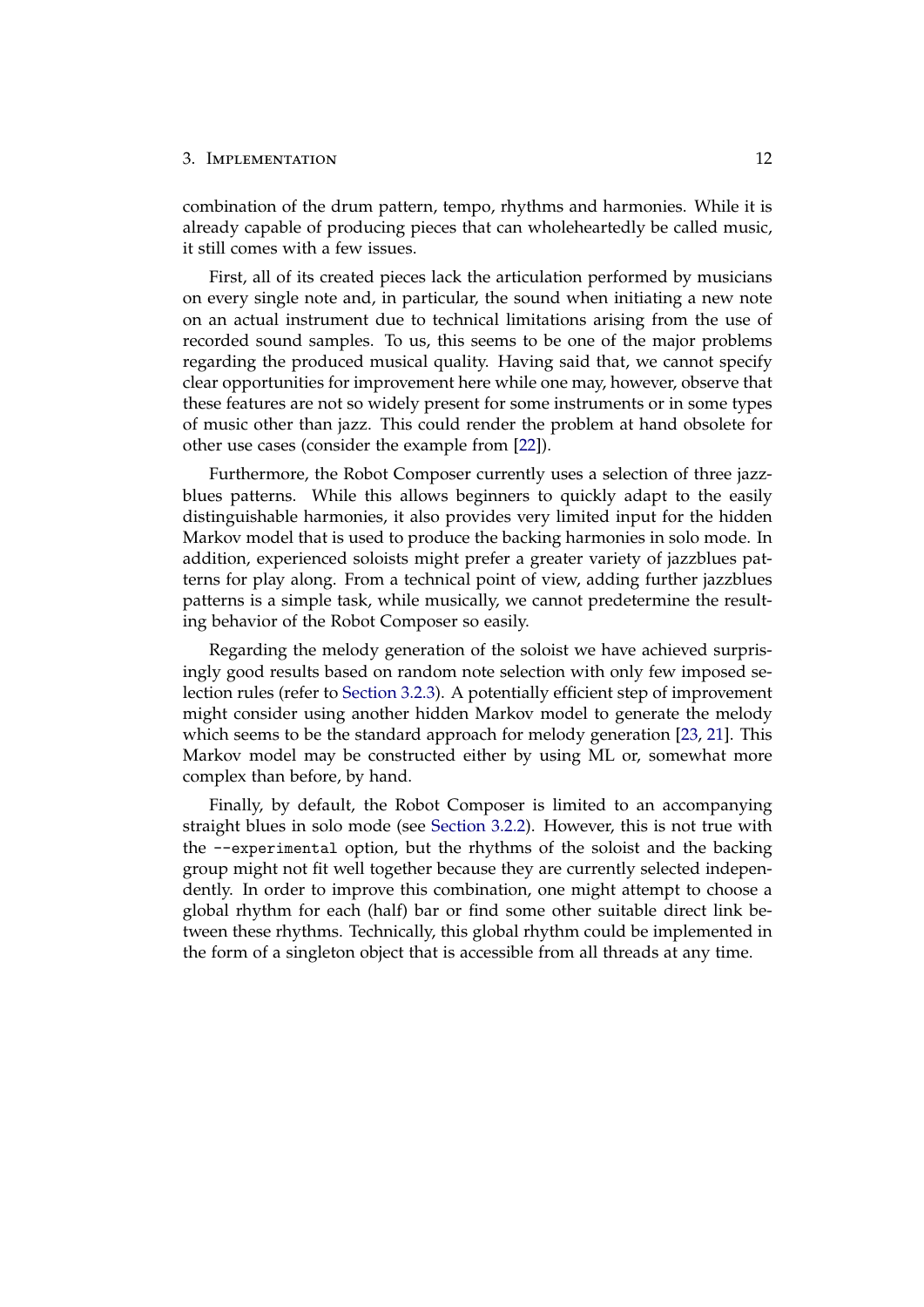## $CHAPTER$  4 **Conclusion**

<span id="page-15-0"></span>Is the Robot Composer usable as an automatic backing group for play along? — Yes it is! While the generated soloist still requires some refinements to compete with international artists, we have succeeded to create an easy-touse tool that allows to practice for jam sessions without the need for other players to accompany the soloist. Evidently, two soloists could also share the joy and perform together using a *"call and response"* scheme. Hence, despite all problems during the implementation and with limited time and resources, the outcome of this project suggests that music theory is an efficient and suitable starting point to build up music generation software.

Unlike ML techniques, the Robot Composer not only rearranges/reuses learned patterns, but may actually produce completely new musical ideas. Furthermore, ML does not allow to deduce general musical ideas that easily, while non-ML software could clearly exhibit what restrictions/rules do yield melodious outcomes. However, considering the high amount of randomization used throughout the music generation process, we may doubt that there is a high probability of generating a true musical masterpiece. Also, without performing an in-depth comparison study, the directly comparable ML tools appear to produce more appealing results for now.

Ultimately, concerning Sonic Pi, [Section 3.1](#page-7-1) allows us to conclude that it may be an appropriate interface for children to learn programming in a playful way, but should currently not be relied on in a professional context: at times it feels inflexible to work with, does not come with a suited development environment and fundamental bugs do not necessarily get resolved in acceptable time even after discovery.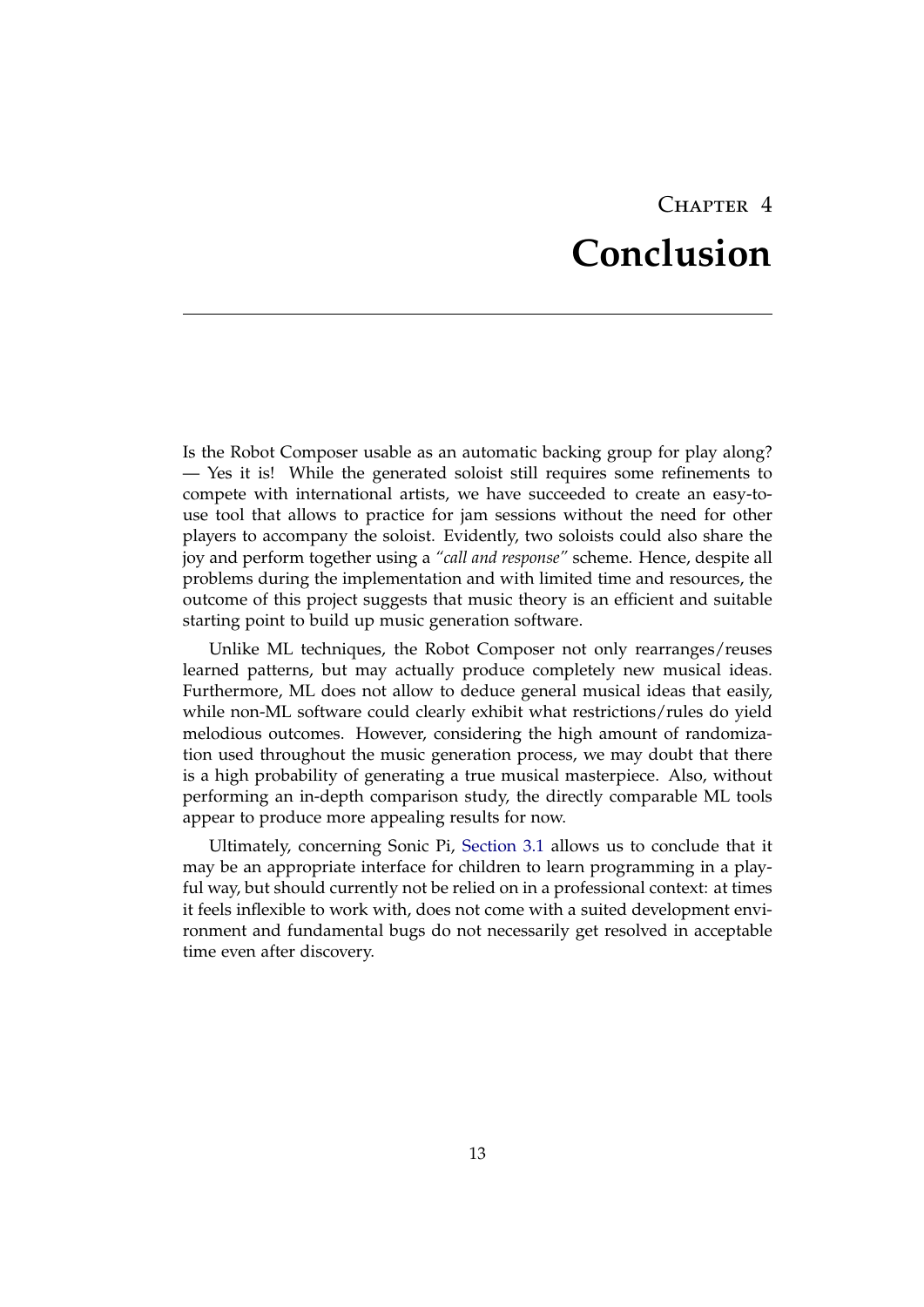## **Bibliography**

- <span id="page-16-1"></span><span id="page-16-0"></span>[1] Kathiresan, T.: Automatic Melody Generation. Master's thesis, KTH Royal Institute of Technology Stockholm (2015)
- <span id="page-16-2"></span>[2] Povel, D.J., et al.: Melody generator: A device for algorithmic music construction. Journal of Software Engineering and Applications **3**(07) (2010)
- <span id="page-16-3"></span>[3] Website: Henon Map Melody Generator. <http://henon.sapp.org/> Accessed: 22.09.2016.
- <span id="page-16-4"></span>[4] Keller, B.: Impro-Visor. <https://www.cs.hmc.edu/~keller/jazz/improvisor/> Accessed: 22.09.2016.
- <span id="page-16-5"></span>[5] Rinchiera, S., Nagler, D., Davison, J., Karunaratne, C.: Youtube: Intelligent Jazz Improvisation Generation using Markov Chains. <https://www.youtube.com/watch?v=zploY043Gx8> Accessed: 23.09.2016.
- <span id="page-16-6"></span>[6] Youtube: Computer-Generated Jazz Improvisation. <https://www.youtube.com/watch?v=Cbb08ifTzUk> Accessed: 23.09.2016.
- <span id="page-16-7"></span>[7] Temperley, D., Sleator, D.: Melisma Stochastic Melody Generator. <http://www.link.cs.cmu.edu/melody-generator/> Accessed: 23.09.2016.
- <span id="page-16-8"></span>[8] Beland, M.: Youtube: Drum Lesson: Jazz Drumming. [https://www.youtube.com/watch?v=0f0xIjvML\\_Q](https://www.youtube.com/watch?v=0f0xIjvML_Q) Accessed: 23.09.2016.
- <span id="page-16-9"></span>[9] Xepoleas, J.: Youtube: Jazz Snare Drum Comping Patterns #1 - Online Jazz Drum Lesson with John X. <https://www.youtube.com/watch?v=Yet9KPR7wfw> Accessed: 23.09.2016.
- <span id="page-16-10"></span>[10] Thomas, P.: Taming the Saxophone: Arranging for Rhythm Section. <https://tamingthesaxophone.com/jazz-piano-guitar> Accessed: 24.09.2016.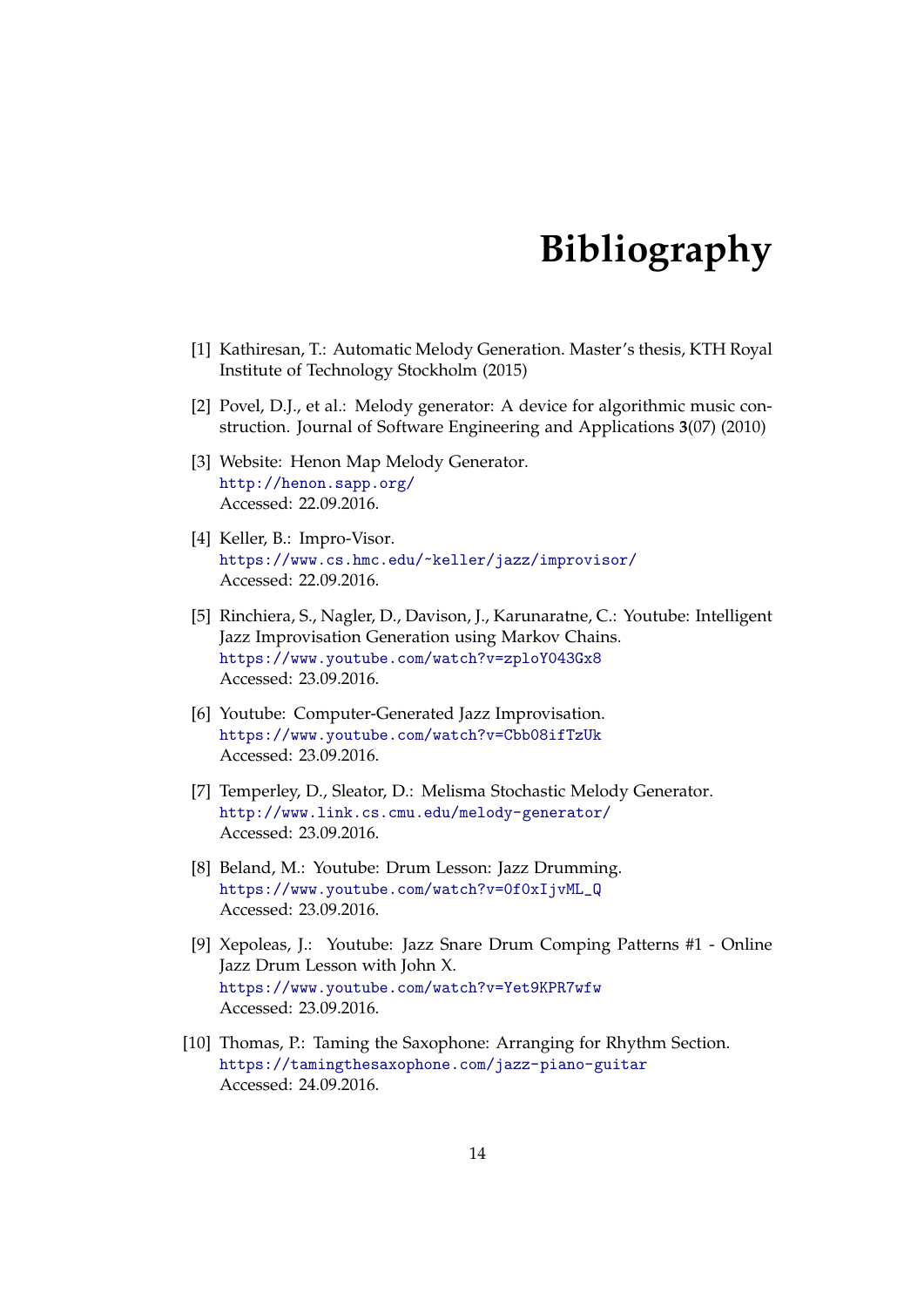#### BIBLIOGRAPHY 15

- <span id="page-17-0"></span>[11] Michalkow, M.: FreeDrumLessons: Basic Jazz Drum Pattern. [http://www.freedrumlessons.com/drum-lessons/](http://www.freedrumlessons.com/drum-lessons/basic-jazz-pattern.php) [basic-jazz-pattern.php](http://www.freedrumlessons.com/drum-lessons/basic-jazz-pattern.php) Accessed: 26.09.2016.
- <span id="page-17-1"></span>[12] Musicradar: How to program a jazz drum beat in MIDI. [http://www.musicradar.com/tuition/tech/](http://www.musicradar.com/tuition/tech/how-to-program-a-jazz-drum-beat-in-midi-582172) [how-to-program-a-jazz-drum-beat-in-midi-582172](http://www.musicradar.com/tuition/tech/how-to-program-a-jazz-drum-beat-in-midi-582172) Accessed: 26.09.2016.
- <span id="page-17-2"></span>[13] Wikipedia entry: Comping. <https://en.wikipedia.org/wiki/Comping> Accessed: 20.02.2017.
- <span id="page-17-3"></span>[14] Marchand, U., Peeters, G.: Swing Ratio Estimation. In: Proceedings of the 18th International Conference on Digital Audio Effects. (2015) pages 423 – 428
- <span id="page-17-4"></span>[15] Weitzmann, B.: Per Anhalter durch das Real Book - Part II. <http://www.justchords.de/bass/bwfiles/jazzblues.html> Accessed: 11.01.2017.
- <span id="page-17-5"></span>[16] Wikipedia entry: Jazzblues. <https://de.wikipedia.org/wiki/Jazzblues> Accessed: 11.01.2017.
- <span id="page-17-6"></span>[17] Wikipedia entry: Tritone. <https://en.wikipedia.org/wiki/Tritone> Accessed: 03.03.2017.
- <span id="page-17-7"></span>[18] Sam Aaron: Sonic Pi – The Live Coding Synth for Everyone. <http://www.rubydoc.info/github/samaaron/sonic-pi/> Accessed: 11.11.2016.
- <span id="page-17-8"></span>[19] Joseph Wilk: [Bug] Maximum limit on file size. <https://github.com/samaaron/sonic-pi/issues/146> Accessed: 18.01.2017.
- <span id="page-17-9"></span>[20] Wikipedia entry: Frequenzen der gleichstufigen Stimmung. [https://de.wikipedia.org/wiki/Frequenzen\\_der\\_gleichstufigen\\_](https://de.wikipedia.org/wiki/Frequenzen_der_gleichstufigen_Stimmung) [Stimmung](https://de.wikipedia.org/wiki/Frequenzen_der_gleichstufigen_Stimmung) Accessed: 12.01.2017.
- <span id="page-17-10"></span>[21] Victor, J.: Jazz Melody Generation and Recognition. (2012)
- <span id="page-17-11"></span>[22] Newman, R.: Adding a new sample based flute voice for Sonic Pi. [https://rbnrpi.wordpress.com/project-list/](https://rbnrpi.wordpress.com/project-list/adding-a-new-sample-based-flute-voice-for-sonic-pi/) [adding-a-new-sample-based-flute-voice-for-sonic-pi/](https://rbnrpi.wordpress.com/project-list/adding-a-new-sample-based-flute-voice-for-sonic-pi/) Accessed: 25.10.2016.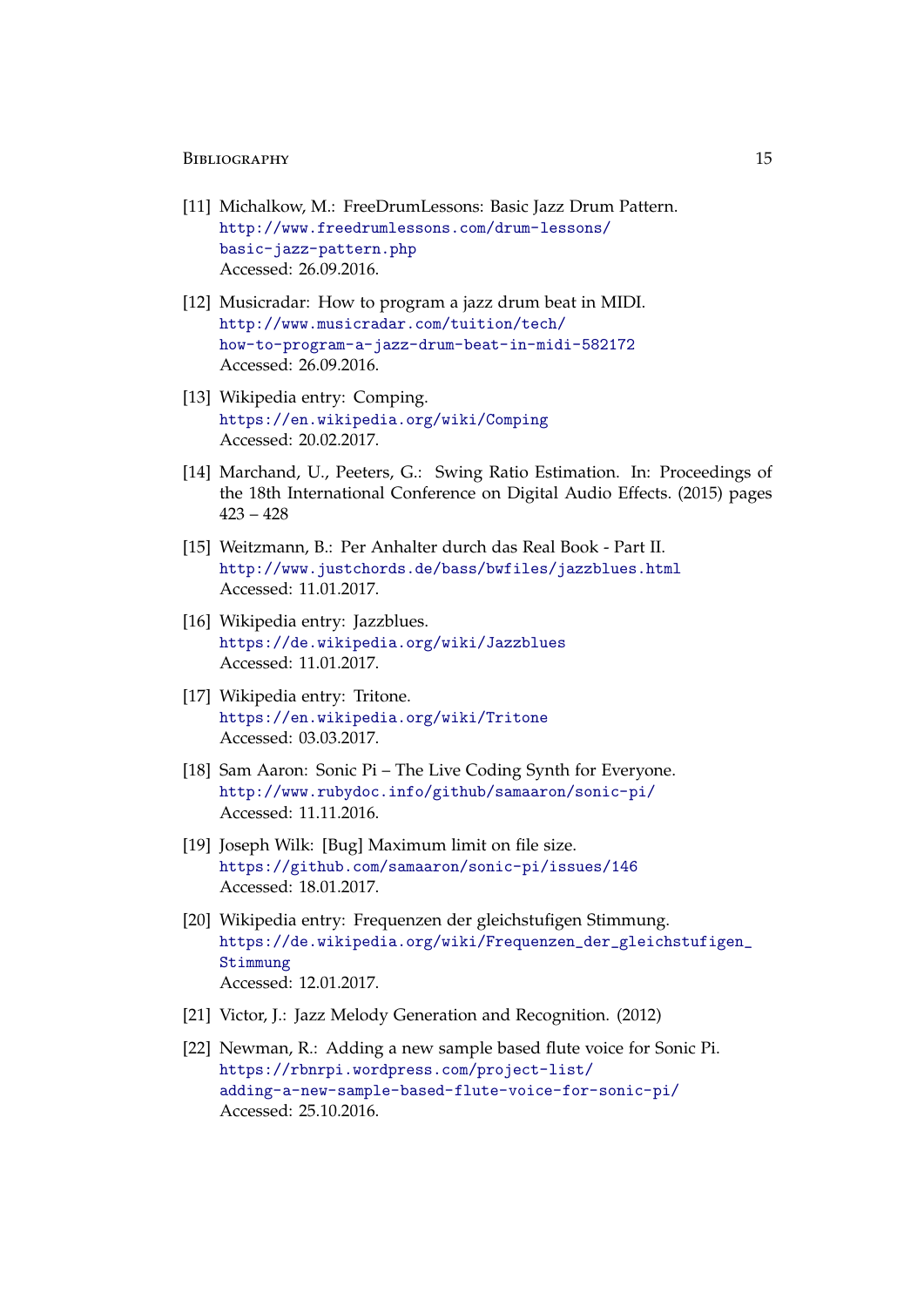### BIBLIOGRAPHY 16

<span id="page-18-0"></span>[23] Wikipedia entry: Pop music automation. [https://en.wikipedia.org/wiki/Pop\\_music\\_automation](https://en.wikipedia.org/wiki/Pop_music_automation) Accessed: 23.02.2017.